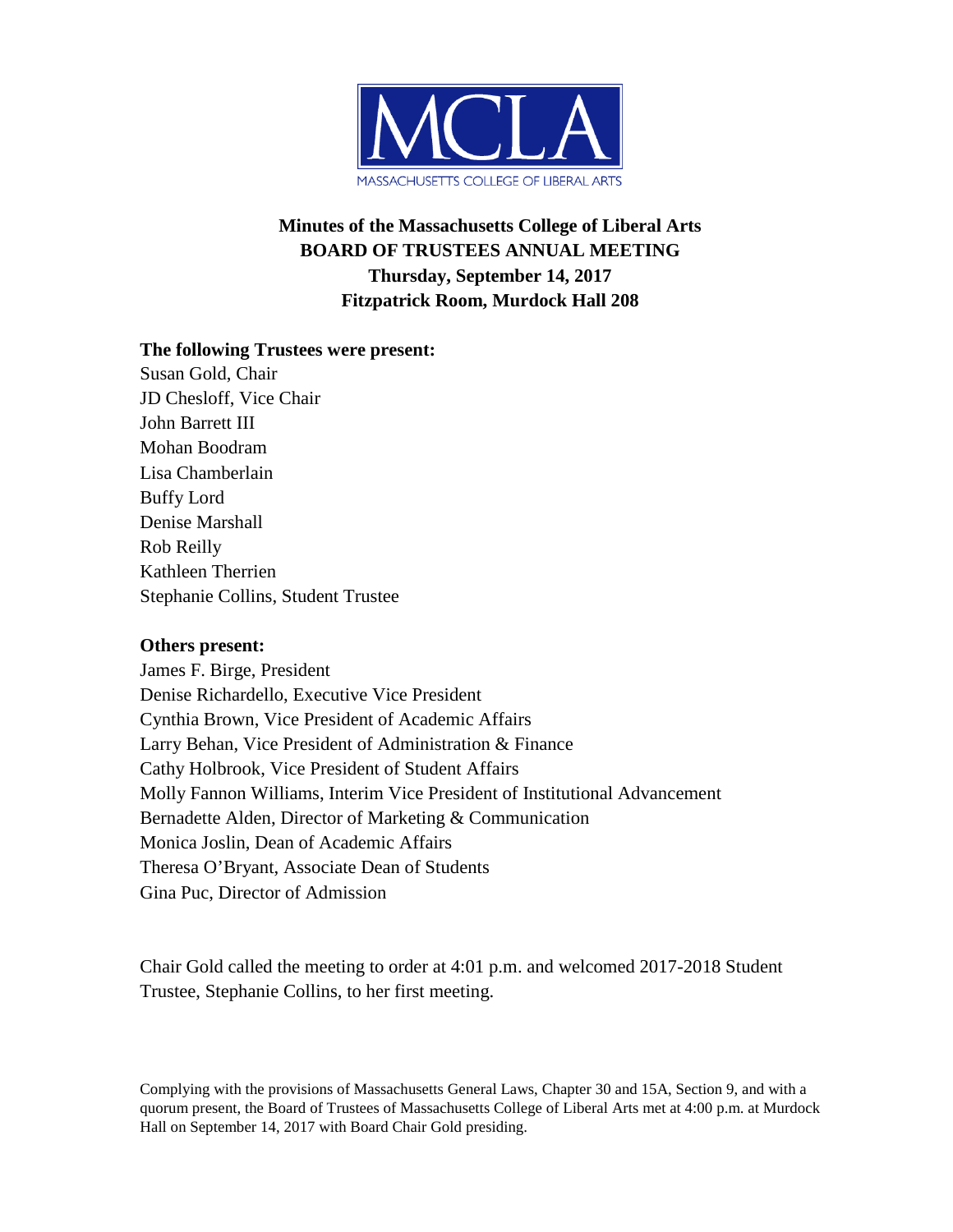## **Approval of Minutes: May 25, 2017 Board of Trustees meeting**

Upon a motion duly made and seconded, it was

**VOTED:** To approve the minutes of the May 25, 2017, meeting of the Board and all actions contained therein.

### **Report on the Minutes of the September 11, 2017 Fiscal Affairs Committee Meeting**

Trustee Marshall reported on behalf of the Committee. She noted that the committee is bringing forward one action item for consideration this evening.

The Committee reviewed the  $4<sup>th</sup>$  quarter report and noted that the FY 18 budget deficit is \$42,325 which is down from the original projection of just over \$1.5 million. The committee will discuss transfers between fund accounts as part of its ongoing business and new budgeting software will allow for more robust reporting.

The Committee reviewed the revised FY 2018 budget. The projected deficit in the budget approved at the May 2017 BOT meeting was \$647,717. The revised budget as presented in this meeting shows a break-even year end position. This break-even was achieved via an approved increase in student fees of \$135 per semester, managing open positions on payroll, and a draw from the reserve fund of \$300,000. The revised budget does include the Chief Diversity Officer and Compliance Officer positions.

The Committee also received an update from VP Behan on the Campus Center pool project as well as Facilities and IT updates. It was also shared that that due to a change in policy and advance communication with students, there were only four students who arrived for movein day who had not made a payment, or made arrangements for payment. This is a significant decrease as previously the number had been closer to 40.

Trustee Marshall thanked Bonnie Howland and her staff in Student Accounts for their good work and thanked VP Behan and his team for their ongoing strategic and comprehensive approach to the budget deficit.

Upon a motion duly made and seconded, it was

**VOTED:** To approve the minutes of the September 11, 2017 meeting of the Fiscal Affairs Committee and all actions contained therein.

Upon a motion duly made and seconded, it was.

**VOTED** To approve the revised Fiscal Year 2018 budget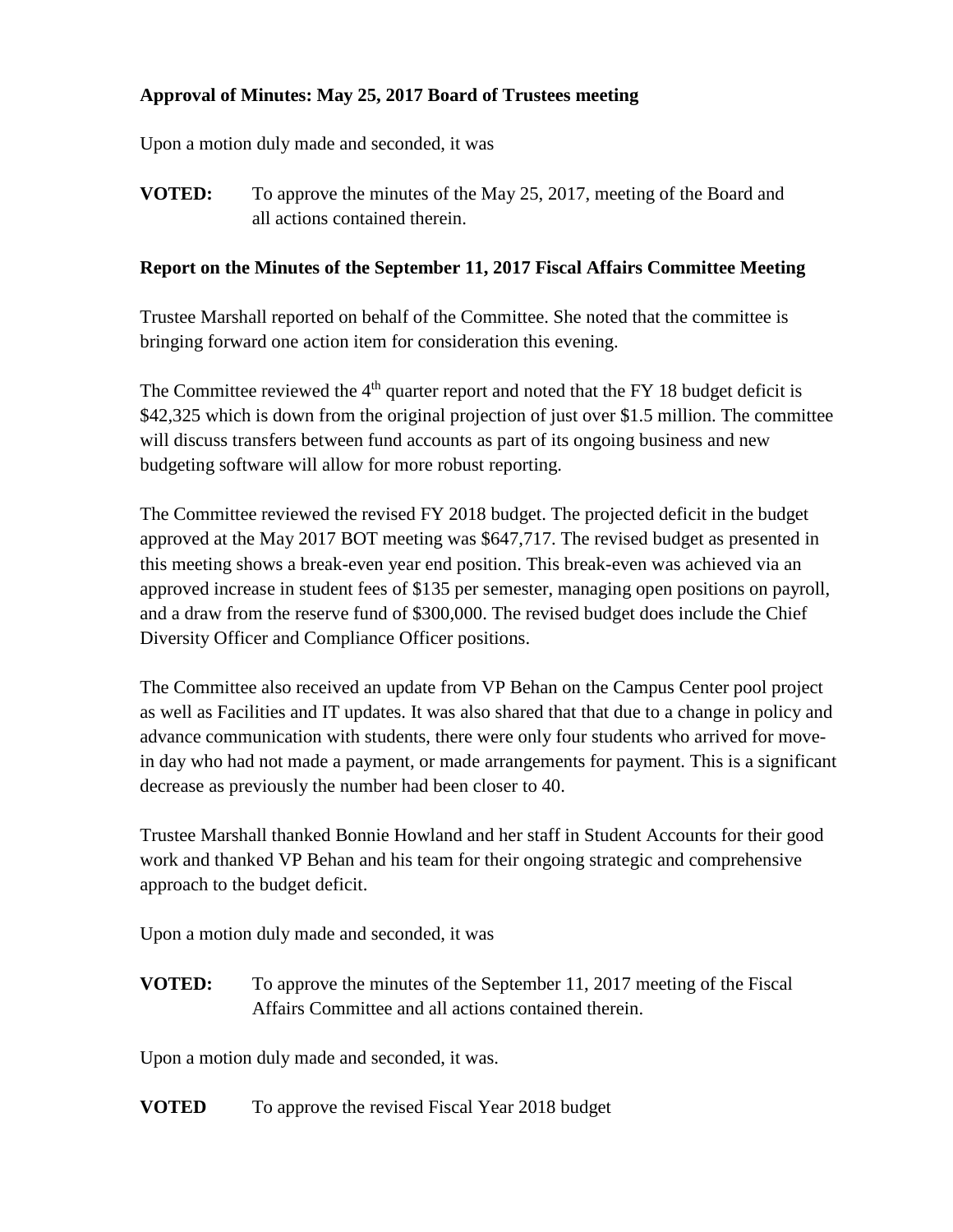## **Chairperson's report**

Chair Gold shared that Opening Breakfast and Convocation were both wonderful events. She thanked those Trustees who were able to attend and reminded them of upcoming events this fall including Reunion/Homecoming and the fall speaker series.

As this is the first meeting of the academic year Chair Gold reminded the Board of the annual forms that must be completed which include the Disclosure Questionnaire and Confidentiality Agreement.

As the Board does each year, an ad hoc committee has been assembled to discuss Honorary Degree recipients for 2018. Trustees Chamberlain, Chesloff, and Marshall are serving this year along with Chair Gold. If any Trustees would like to put forward suggestions of potential Honorary Degree recipients, they are welcome to do so by emailing the Board Chair and President Birge.

#### **President's Report**

President Birge noted that MCLA has two students who are studying abroad at the University of the U.S. Virgin Islands which was devastated by hurricane Irma. Both students are safe and will take online courses this semester that are being offered by UVI. He also noted that two recent MCLA Alums are currently working as interns at Walt Disney World in Orlando and they have checked in and are safe as well.

He then highlighted some of the information shared at opening breakfast including accomplishments of Faculty colleagues, DownStreet Art's ten-year anniversary, the receipt of a Mellon Foundation planning grant to establish the Berkshire Humanities Council, and grants received from the Department of Higher Education in support of the STEM network and the expansion of Dual Enrollment programs with Berkshire County High Schools. Additionally, since the approval of the new majors in June for Health Sciences and Community Health Education, there are 20 students who have transferred into the Health Sciences program.

President Birge provided an update on Fall enrollment and shared information regarding a summer partnership with MASS MoCA in which the College rented space in its residence halls to artists and visitors to Solid Sound. This brought additional revenue to the College and will continue in the future.

He then shared information on the College's continuing Diversity, Equity, and Inclusion initiatives which included a workshop on Intergroup Dialogue for faculty and staff; working with a consultant on inclusive pedagogy workshops for faculty as well as front line staff; the establishment of at least one "all gender" restroom in the majority of campus buildings; and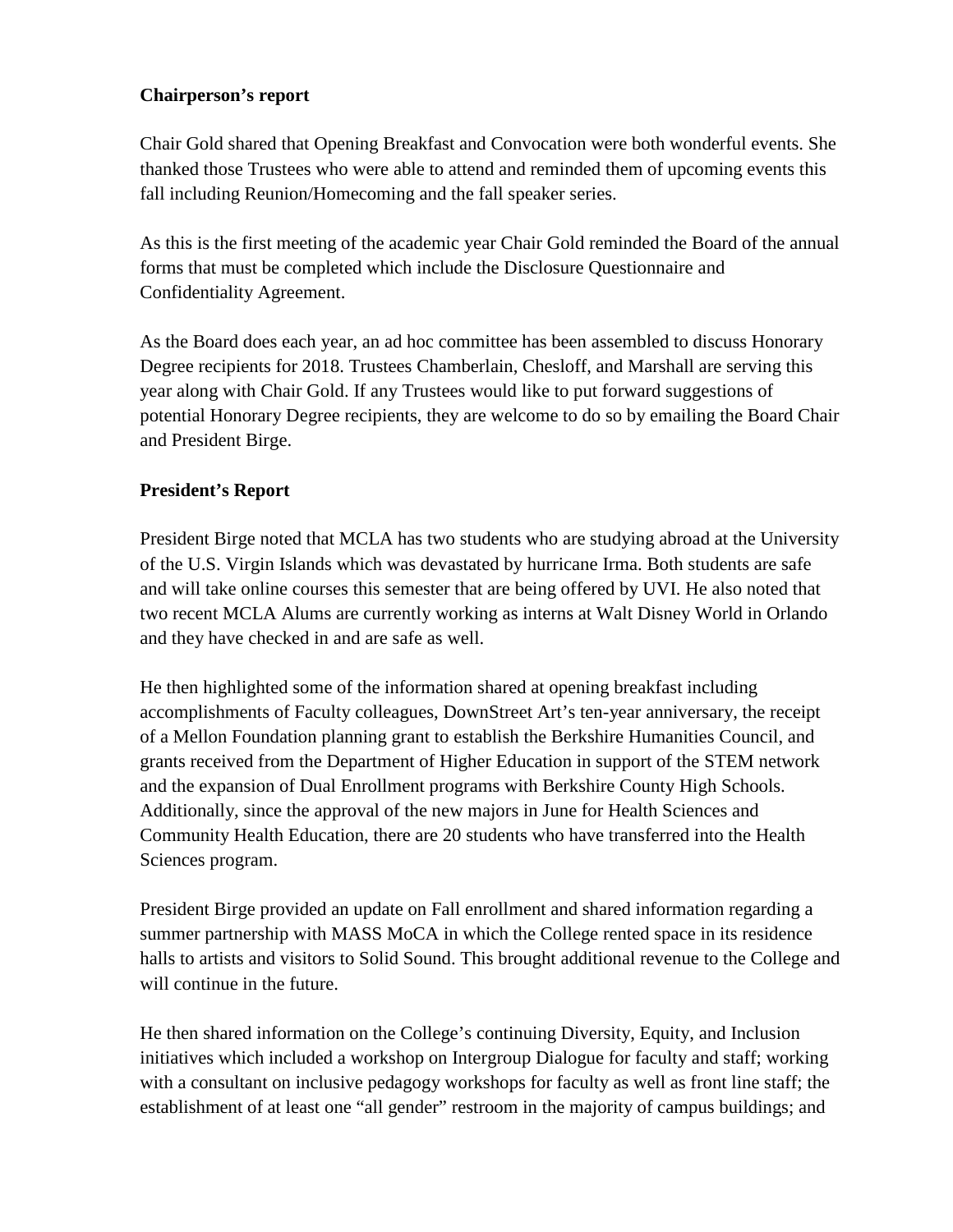Information Technology's extensive work to create a form allowing students, faculty, and staff to designate a preferred name or pronoun. Additionally, two faculty members, Frances Jones-Sneed and Kerri Nicoll, have received an Alternate Professional Responsibility, or APR, for the academic year to focus on DEI in preparation for the arrival of a Chief Diversity Officer in the spring.

President Birge also provided an update on MSCA negotiations and noted that faculty are currently working without contract and, as such, are "working to rule." He thanked MCLA faculty for remaining committed to delivering academic content and continuing some additional work in terms of Admission during these budget negotiations.

## *Presentation of MCLA Strategic Plan*

President Birge provided an update on the College's 2017-2022 Strategic Plan: *[Think](http://www.mcla.edu/Assets/MCLA-Files/Presidential-Search-/presidents-page/MCLA%20SP%209.28.pdf)  [Differently: Learning and Teaching for a Changing](http://www.mcla.edu/Assets/MCLA-Files/Presidential-Search-/presidents-page/MCLA%20SP%209.28.pdf) World* and preparations to implement this new plan.

President Birge reviewed the College's continued commitments, the areas in which it plans to further distinguish itself, as well as the eight goals that emerged from the planning process. He noted that this has been a very inclusive process which has resulted in campus constituents feeling a sense of ownership over these goals.

The Board then discussed implementation of the plan, how to effectively measure the success of each goal, and benchmarks along the way. Metrics are currently being established. President Birge shared that various individuals and/or groups will be responsible for overseeing each of the goals with the Executive Staff team acting as the primary drivers and providers of oversight.

The Trustees inquired about Board expectations, how active and engaged they should be in order to best serve as stewards of the institution, and the process for keeping them informed as it is crucial that the Trustees remain invested in the outcomes.

President Birge will provide a Strategic Planning update at all Board meetings and this will be the primary topic at the winter Board Retreat.

Upon a motion duly made and seconded, it was

**VOTED:** To approve the 2017-2022 Strategic Plan